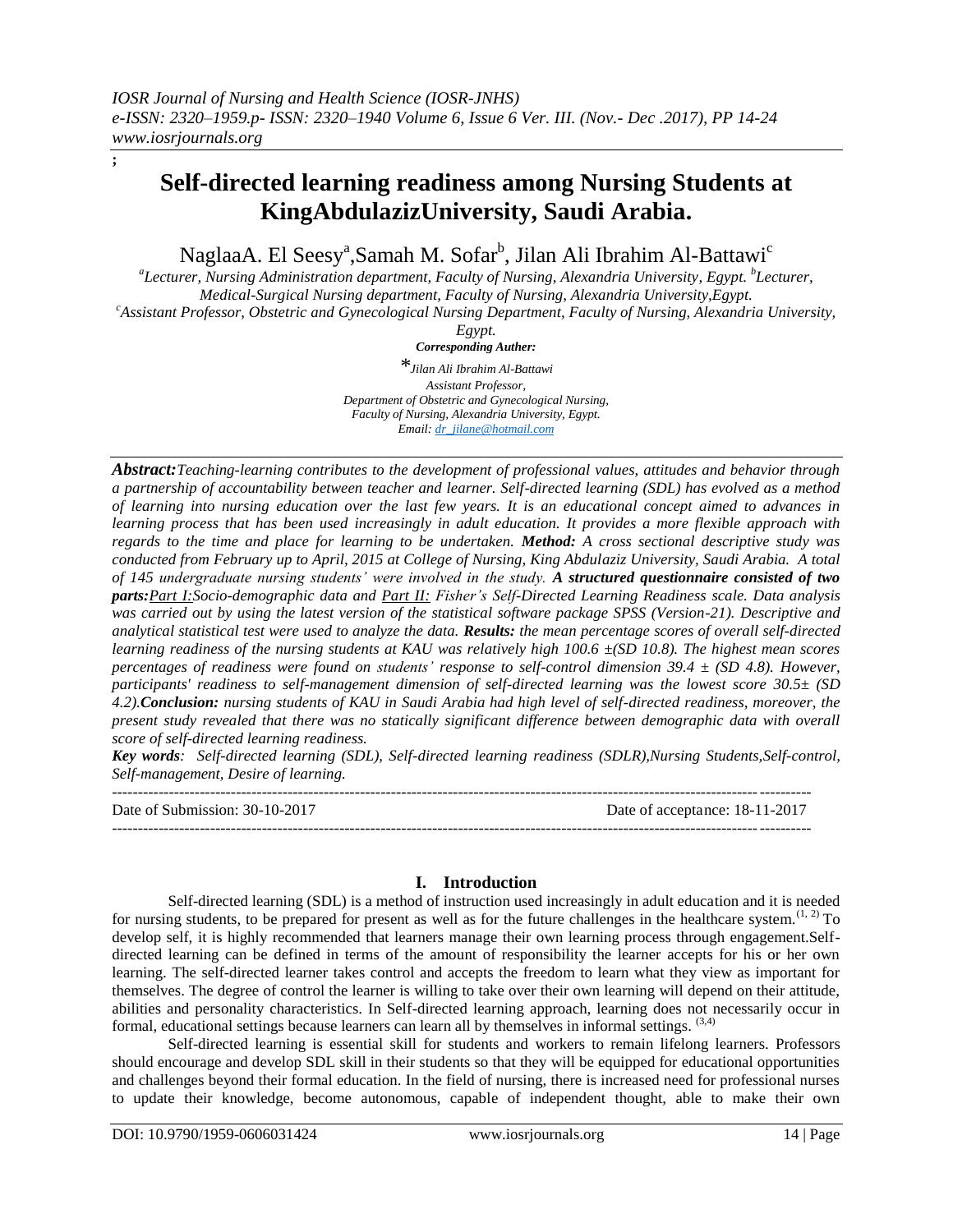assumptions and decisions. So, attention to self-directed lifelong learning has become increasingly common place in the literature of education and considered as a critical educational goal.  $(5-7)$ 

Student nurses are expected to act in a professional and ethical manner, identify the actual and potential health needs of clients, when faced with new and complex situations, demonstrate professional knowledge and skills, and are accountable for their own personal and professional development.So, they are expected to engage in self-directed learning through, identifying their own learning needs, setting goals, choosing learning strategies, identifying human and material resources and evaluating outcomes of their learning process.Nursing Education programs should reflect a modification of teaching methods through shifting from content driven curricula to new learner-centered approach, as no one teaching approach will address the learning needs of every student.In addition teacher and professors in nursing colleges and institution have to encourage and develop this skill in their students so that they will be equipped for educational opportunities and challenges beyond their formal education. <sup>(8)</sup>

SDL is a proactive approach to learning where individuals take responsibility for identifying necessary learning resources and implementing strategies appropriate for their goals…SDL exist when individuals take initiative and responsibility for learning where individuals select, manage, and assess their own learning activities. Motivation and volition are critical for students when independence in setting goals defining what is worthwhile to learn. Teachers have to provide support, mentoring, and advising to promote SDL. Self-directed learning achieved when learners direct and regulate their own learning process and experience self-actualization through deciding on the materials, methods, and goals of learning.<sup>(9,10)</sup>

SDL is a process in which individuals take the initiative, with or without the help of others, in diagnosing their learning needs, formulating learning goals, identifying human and material, resources for learning, choosing and implementing appropriate learning strategies and evaluating learning outcomes.Positive outcomes for the learner incarnate as self‐ directed learners are motivated, persistent, independent, self‐ disciplined, and self‐ confident and goal oriented. Self-directed learning includes three dimensions; self-management; desire for learning; and selfcontrol. Self-Management subscale is a construct of the students' ability to be able to implement their own learning goals, and effectively manage the learning resources available to them. This subscale includes components such as ability to manage time effectively, ability to apply systematic and methodical approaches to learning, set times for learning, prioritizing and seeking additional information and resources, and problem solving. It describes the students setting goals and managing available resources and support. Moreover the students assumes primary responsibility for planning, implementing, and evaluating the learning process. While Desire for Learning Subscale was applied to the participating students to determine their motivation for learning and if they are able to reflect on this motivation. The desire for learning imply a learner's desire or preference for assuming responsibility for learning. Whilst Self-Control Subscale is used to determine the students' ability to self-evaluate and as a result determine their own Learning goals and outcomes. Self-control means learners taking control of the learning context to reach their learning objectives. Control did not mean independence, but rather collaboration with other people within the context.  $(11-12)$ 

Self-directed learning readiness (SDLR) is defined by Wiley (1983) as 'the degree the individual possesses the attitudes, abilities and personality characteristics necessary for self-directed learning. Since readiness for SDL is individualized. Nursing educational institutions should investigate whether nursing students are ready to undertake the responsibilities involved in self-directed learning or not.<sup> $(12)$ </sup>

According to Karimi et al (2010) benefits of self-directed learning includes increases confidence, autonomy and motivation, develop the ability to assess their knowledge deficits and seek out relevant resources to help learners address these deficits as well as develop skills necessary for lifelong future career. Moreover, Self-directed learning empowers learners to: respond and adapt to change, accommodates differences in individual learners, models democratic participation in learning, fosters curiosity, self-initiated inquiry and encourages selfdetermination.Students' self-direction in nursing is measured and represented by their level of SDL readiness.<sup>(13,14)</sup>

In Saudi Arabia, there is still changing in the health care delivery system and educational system as other parts of the world. Current trends in education and training emphasize that university nursing students need to acquire skills which will enable them to become independent and self-directed learners. It is well known that professional nurses ought to be independent learners to be competent care providers. The understanding of SDLR can lead to the creation of educational climates that will foster learner-centered approaches which indeed promote nurses autonomy and mutual responsibility for lifelong learning. In order to stimulate self-directed learning among nursing students, it is important to regularly investigate, and analyze their self-directed readiness.<sup>(16,17)</sup>

Assessment of self-directed learning readiness among Saudi nursing students at College of Nursing, King Abdulziz University will provide educators and educational institution with information about the extent of selfdirection possessed by students' enrolled in undergraduate program. This may contribute to program change and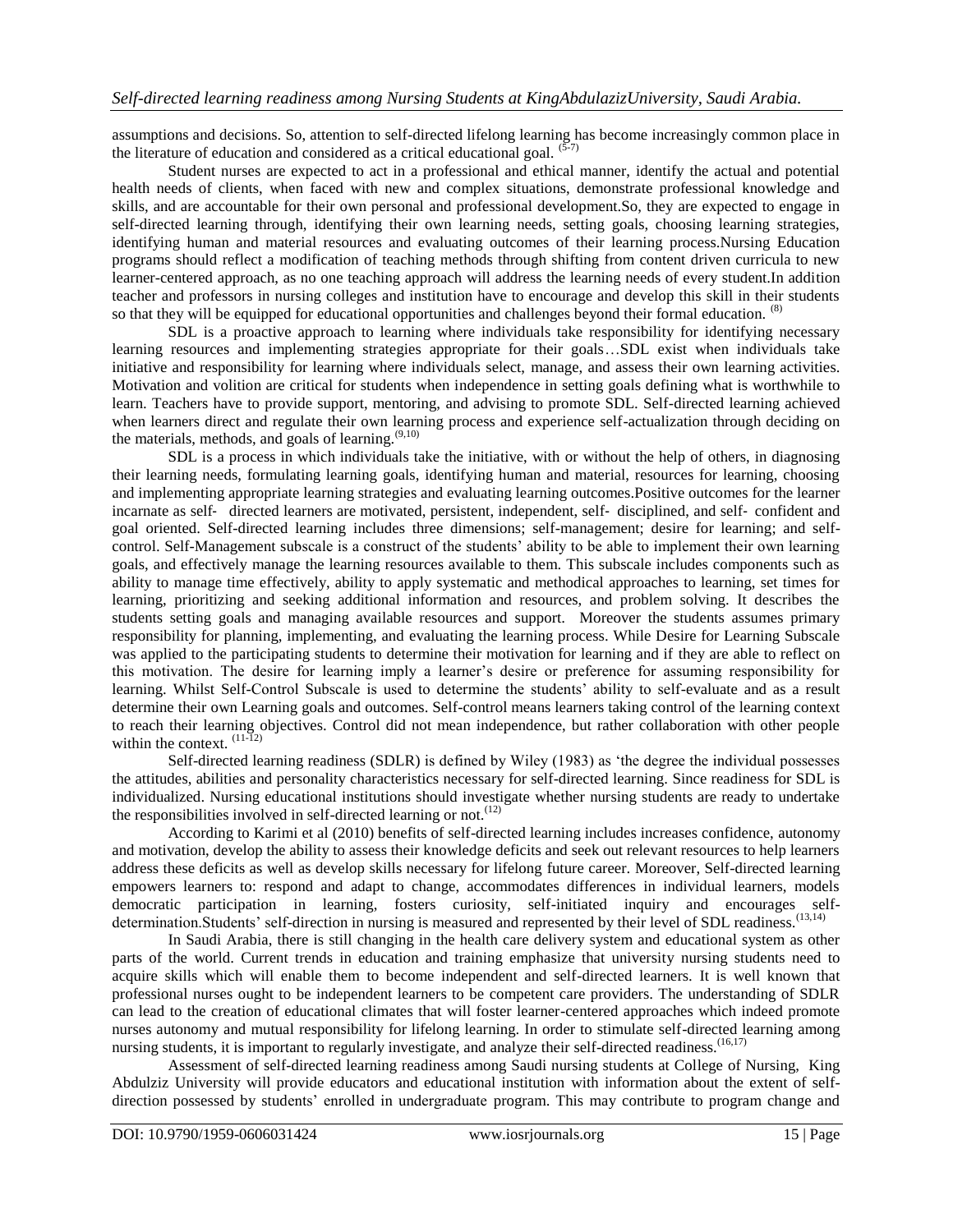future development of self-directed learning which may lead to the creation of educational environment which is appropriate for students to develop better self – direction in learning, foster student-centered learning approaches, and gradually promoting student autonomy, mutual responsibility result in better academic achievement. Moreover, there is lack of studies measuring self-directed learning readiness among nursing students at King Abdulaziz University. So, this study was carried out to determine the self-Directed Learning readiness among undergraduate nursing students at College of Nursing, King Abdulalaziz University.

# **II. Materials and Methods**

## **Design**

A cross-sectional descriptive study design was used.

## **Setting**

The study was conducted in College of Nursing, Jeddah, KingAbdulaziz University, Saudi Arabia. The College of Nursing is pioneer of its more than 50 year history of education and pioneering position in research. Established in 1977, this college has always been one of the strongest College of Nursing nationally and regionally.

# **Subjects**

All undergraduate nursing college students at King Abdulaziz University, Saudi Arabia, and welling to participate in the study. All undergraduate nursing students (n=300) who enrolled in both 4 year program (210) and 2- years bridging program  $(n=(90))$ 

## **Sampling Size**

It was planned to include all students at the Faculty of Nursing, King Abdulaziz University, Saudi Arabia, but due to the ethical consideration of Saudi kingdom only females who agreed to participate in the study and all accessible students during study period were included (n=145) included 47 student in 2-year bridging program and 98 students in 4-year undergraduate program.

# **Tool: A structured questionnaire consisted of two parts:**

## **Part I: Socio- demographic data**

This part developed by the researcher. It included data as age, marital status, permanent residence area, current nursing program, working experience and how many hours per week on average do you spend studying or preparing class assignments.

# **Part II: Self-directed learning readiness scales** (SDLRS)

This scale developed by Fisher and colleagues in 2001.<sup>(2)</sup> The scale most widely used in educational and nursing research to measure SDL readiness. It consists of 40 items grouped into three dimensions: Self-management (13 items), Desire for learning (12 items), Self-Control (15 items). Students' responses were assessed using a Likert scale ranging from strongly agree (3) to strongly disagree (1) Negative items were given reverse scored. The higher scores indicated higher readiness to SDL.

#### **Method:**

The Ethics Committee of Faculty of Nursing, king Abdulaziz University has approved the study protocol. Before embarking to data collection, an informed consent was obtained from each student to share in the study. All participants were assured that their participation is voluntary. Also their privacy and confidentiality were maintained.

In addition, the reliability of the tool was tested using Cronbach's alpha coefficient test (0.852). A pilot study was carried out on 10 % of nursing students to test clarity and feasibility of the tools and necessary modifications were introduced.

The tool was hand delivered to each study participant. An average of 20 minutes allowed for every participant to fill the questionnaire. Data collection took from February 2015 up to April 2015.

All statistical analysis was done utilizing mean, standard deviation and Mont Carlo exact probability test. Software SPSS version 21 was used. Internal consistency for the scale was tested using alpha Cronbach's.

# **III. Results**

#### **Background characteristics of the participants**

**Table 1**shows that more than one half of the nursing students (60%) were in the age group from 20 to less than 30 with mean age of  $20.2 \pm 5.8$ . It was found that the majority of them (86.9%) were married. Also nursing students has the same percentage (31.6 %) for those who had no children or had three or more. About 91.7 % of them live with their families. Also 67.6 % of students study 4-year undergraduate program compared to 32.4% study 2-year bridging program. Furthermore, 32.4% had work experience in the nursing field, more than half of them had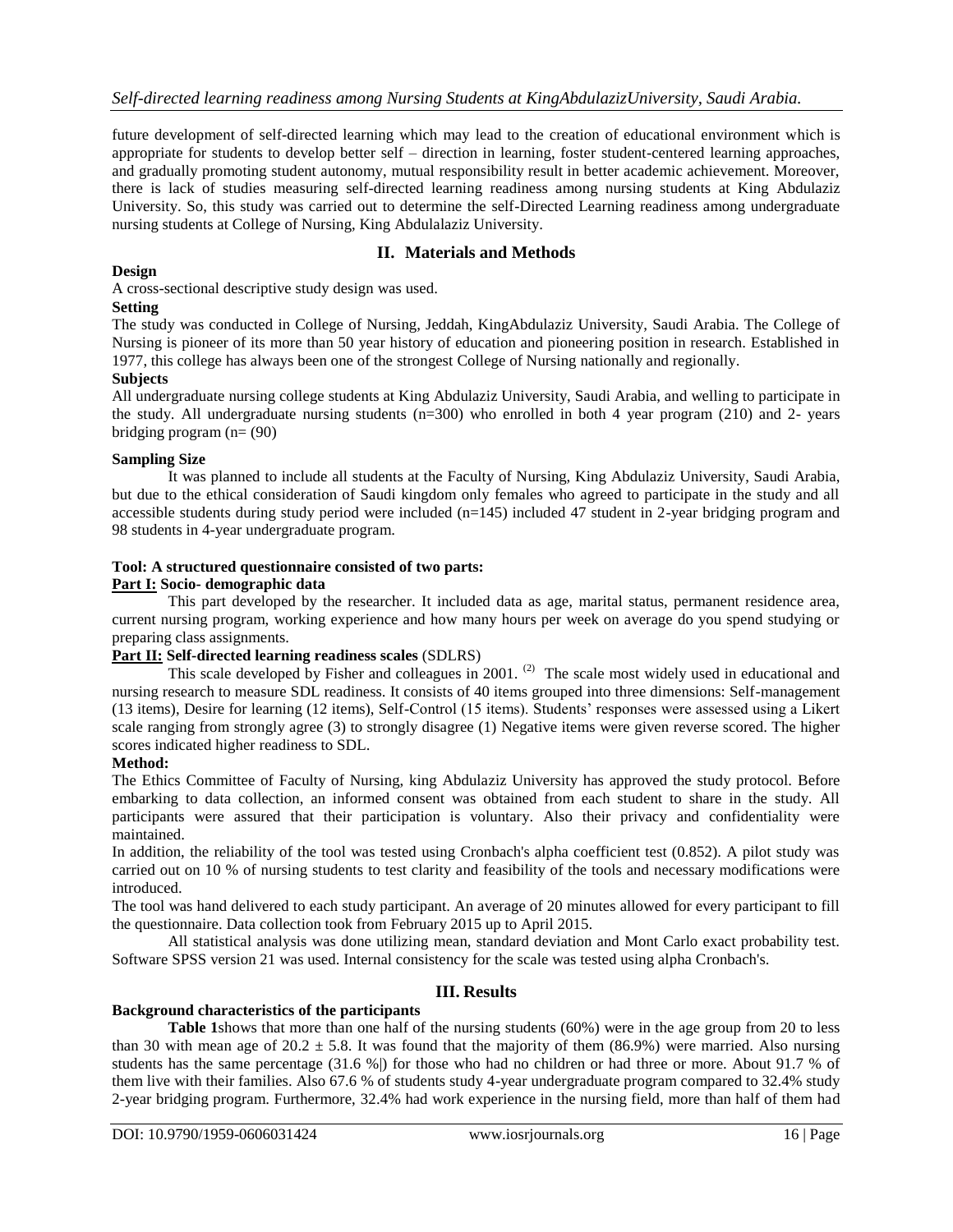five or more years'works experience .More than half of the nursing students (53.1 %) spent from 5-10 hours studying / preparing assignment / week.

| Socio -demographic characteristics                  |                              | No                       | $\frac{0}{0}$  |
|-----------------------------------------------------|------------------------------|--------------------------|----------------|
| Age in years                                        | $<$ 20 years<br>$20-$        | 41<br>87                 | 28.3%<br>60.0% |
|                                                     | $30 - 40$                    | 17                       | 11.7%          |
|                                                     | $Mean \pm SD$                |                          | $20.2 \pm 5.8$ |
| <b>Marital status</b>                               | Single                       | 126                      | 86.9%          |
|                                                     | Married                      | 19                       | 13.1%          |
|                                                     | None                         | 6                        | 31.6%          |
| No of children                                      | 1                            | 4                        | 21.1%          |
|                                                     | $\overline{2}$               | 3                        | 15.8%          |
|                                                     | $3+$                         | 6                        | 31.6%          |
|                                                     | Campus                       | $\overline{\mathcal{L}}$ | 2.8%           |
| <b>Residence</b>                                    | Alone                        | 8                        | 5.5%           |
|                                                     | With family                  | 133                      | 91.7%          |
| Current undergraduate program                       | 2-year bridging program      | 47                       | 32.4%          |
|                                                     | 4-year undergraduate program | 98                       | 67.6%          |
| Have work experience                                | Yes                          | 42                       | 29.0%          |
|                                                     | No                           | 103                      | 71.0%          |
|                                                     | $1 - 4$                      | 20                       | 47.6%          |
| If yes, for how many years                          | $5-9$                        | 22                       | 52.4%          |
|                                                     | $Mean \pm SD$                |                          | $4.9 \pm 2.1$  |
|                                                     | $<$ 5 hours                  | 40                       | 27.6%          |
| Hours for studying / preparing<br>assignment / week | $5-10$                       | 77                       | 53.1%          |
|                                                     | $>10$ hours                  | 28                       | 19.3%          |

**Table 1: Socio -demographic characteristics of nursing student's**

**Table 2** indicates the mean scorepercentages of nursing students readiness of self-directed learning at KAU, where the mean percentage scores of the nursing students' overall readiness of self-directed learning was relatively high  $100.6 \pm (SD\ 10.8)$ . The highest mean scores percentages of readinesswere found on students responseto self-control dimension 39.4  $\pm$  (SD 4.8), However, participants' readiness to self-management dimension of self-directed learning was the lowest item  $30.5 \pm (SD 4.2)$ .

**Table 2: Mean scores of nursing students'readiness of self-directed dimensions sub items at KAU**

| Domain       | Low      |               | <b>Moderate</b> |               | High |               | $Mean \pm SD$    |              |  |
|--------------|----------|---------------|-----------------|---------------|------|---------------|------------------|--------------|--|
|              | No       | $\frac{6}{9}$ | No              | $\frac{0}{0}$ | No   | $\frac{0}{0}$ |                  | a-Cronbach's |  |
| Self-        | $\Omega$ | $0.0\%$       | 58              | 40.0%         | 87   | 60.0%         | $30.5 \pm 4.2$   | 0.824        |  |
| management   |          |               |                 |               |      |               |                  |              |  |
| Desire for   | $\Omega$ | $0.0\%$       | 19              | 13.1%         | 126  | 86.9%         | $30.8 \pm 3.6$   | 0.816        |  |
| learning     |          |               |                 |               |      |               |                  |              |  |
| Self-control |          | 1.4%          | 17              | 11.7%         | 126  | 86.9%         | $39.4 \pm 4.8$   | 0.844        |  |
| Overall      |          | $.7\%$        | 18              | 12.4%         | 126  | 86.9%         | $100.6 \pm 10.8$ | 0.852        |  |

Low: Score % < 50%Moderate: Score % 50%-<75%High: Score %  $\geq$  75%

**Figure 1** illustrates the percentages of nursing students' readiness of self-directed learning dimensions at KAU, where 86.9% of the nursing students had high readiness for all dimension. Also more than three fourths (86.9%) of the students had high readiness for bothdesire for learning and self-control dimensions.Moreover, more than half (60%) had moderatereadiness for self-management dimension.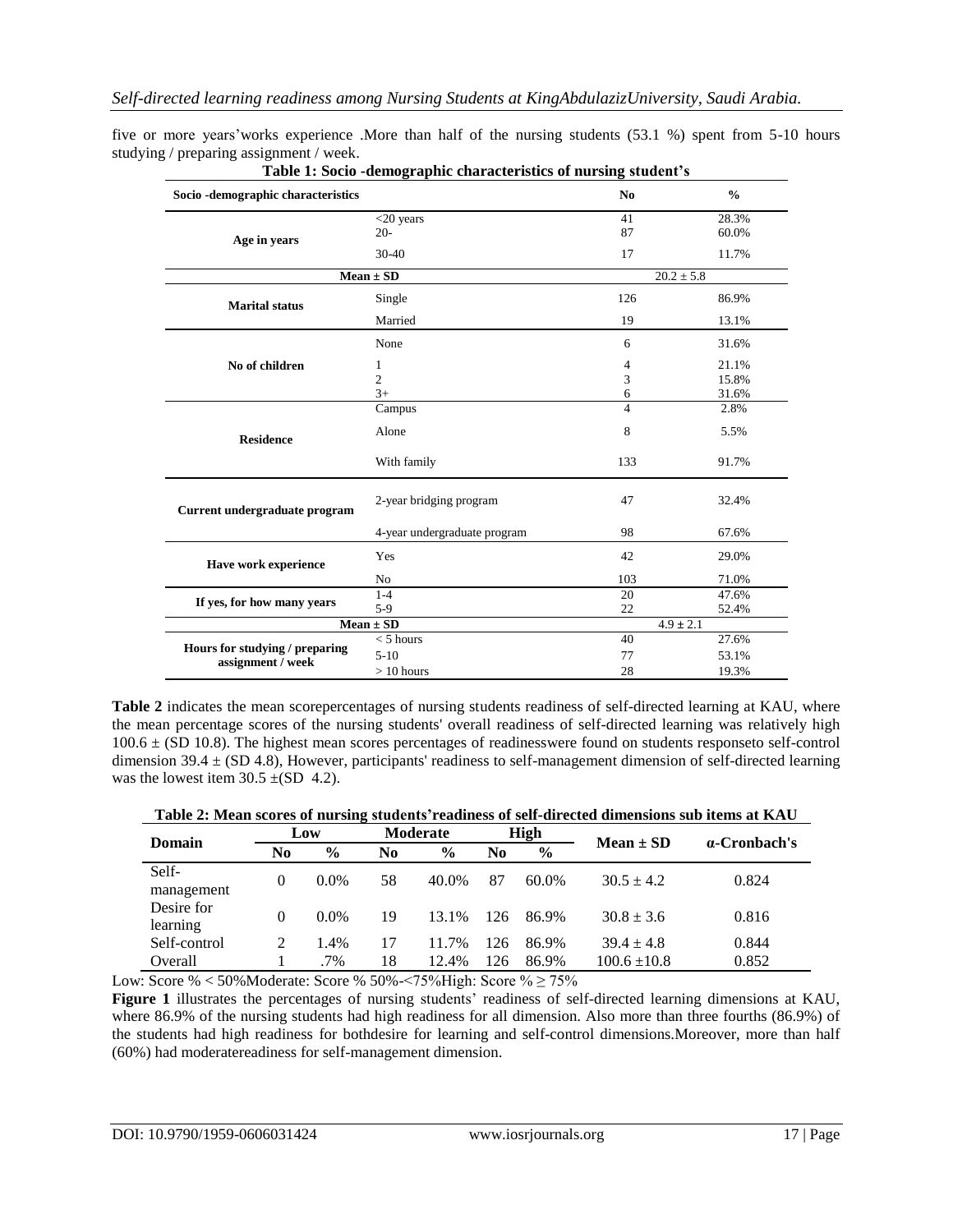

*Self-directed learning readiness among Nursing Students at KingAbdulazizUniversity, Saudi Arabia.*

**Figure 1:Nursing student's readiness of self-directed learning dimensions**

**Table 3**shows the relationship between overall nursingstudents'readiness of self-directed learning andtheir sociodemographic characteristics. There was no significant relationship between overall readiness of self-directed learning and each of socio demographic characteristics; age, marital status, number of children, residence, current undergraduates program,work experience or number of work experience years, hours for studying and preparing assignment per week.

|                                     |              |                |               | Overall  |               |     |               |            |
|-------------------------------------|--------------|----------------|---------------|----------|---------------|-----|---------------|------------|
| Socio - demographic characteristics |              |                | Low           |          | Moderate      |     | <b>High</b>   | <b>MCP</b> |
|                                     |              | N <sub>0</sub> | $\frac{0}{0}$ | No.      | $\frac{0}{0}$ | No. | $\frac{0}{0}$ |            |
|                                     | $<$ 20 years |                | 2.4%          | 7        | 17.1%         | 33  | 80.5%         |            |
| Age in years                        | $20-$        | $\overline{0}$ | 0.0%          | 10       | 11.5%         | 77  | 88.5%         | 0.377      |
|                                     | $30 - 40$    | $\overline{0}$ | 0.0%          |          | 5.9%          | 16  | 94.1%         |            |
| <b>Marital status</b>               | Single       |                | .8%           | 17       | 13.5%         | 108 | 85.7%         |            |
|                                     | Married      | $\theta$       | 0.0%          |          | 5.3%          | 18  | 94.7%         | 0.547      |
|                                     | None         | $\overline{0}$ | 0.0%          | $\theta$ | 0.0%          | 6   | 100.0%        | 0.131      |
|                                     |              | $\overline{0}$ | $0.0\%$       | 0        | 0.0%          | 4   | 100.0%        |            |
| No of children                      | 2            | $\overline{0}$ | $0.0\%$       |          | 33.3%         | 2   | 66.7%         |            |
|                                     | $3+$         | $\overline{0}$ | $0.0\%$       | 0        | 0.0%          | 6   | 100.0%        |            |
|                                     | Campus       | $\overline{0}$ | 0.0%          | $\Omega$ | 0.0%          | 4   | 100.0%        |            |
| <b>Residence</b>                    | Alone        | $\overline{0}$ | 0.0%          | $\Omega$ | 0.0%          | 8   | 100.0%        | 0.741      |
|                                     | With family  |                | .8%           | 18       | 13.5%         | 114 | 85.7%         |            |
| <b>Current undergraduate</b>        | 2-year       |                |               |          |               |     |               |            |
|                                     | bridging     | $\overline{0}$ | $0.0\%$       | 3        | 6.4%          | 44  | 93.6%         | 0.237      |
| program                             | program      |                |               |          |               |     |               |            |

**Table 3Distributionof overallnursing students' readinessof self-directed learning in relation to their Socio demographic characteristics**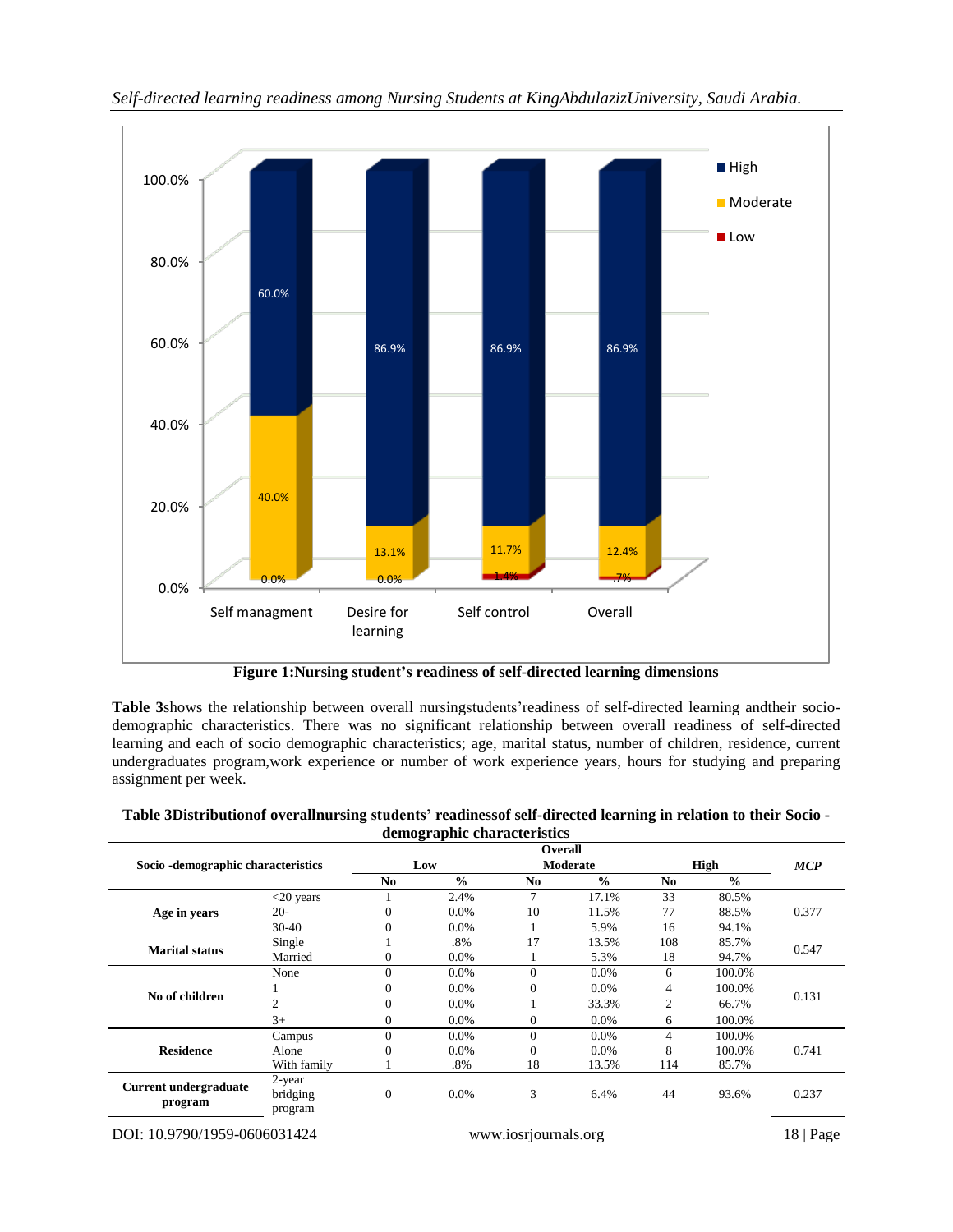|                             | 4-year<br>undergraduate<br>program |                | 1.0%    | 15 | 15.3% | 82 | 83.7% |       |
|-----------------------------|------------------------------------|----------------|---------|----|-------|----|-------|-------|
| <b>Have work experience</b> | Yes                                | 0              | $0.0\%$ |    | 9.5%  | 38 | 90.5% | 0.640 |
|                             | No                                 |                | 1.0%    | 14 | 13.6% | 88 | 85.4% |       |
| If yes, for how many        | $1-4$                              | 0              | $0.0\%$ |    | 15.0% | 17 | 85.0% | 0.249 |
| vears                       | 5-9                                | $\Omega$       | $0.0\%$ |    | 4.5%  | 21 | 95.5% |       |
| Hours for studying /        | $<$ 5 hours                        |                | 2.5%    |    | 12.5% | 34 | 85.0% |       |
| preparing assignment /      | $5-10$                             | $\overline{0}$ | $0.0\%$ | Q  | 11.7% | 68 | 88.3% | 0.596 |
| week                        | $>10$ hours                        | 0              | $0.0\%$ | 4  | 14.3% | 24 | 85.7% |       |

*Self-directed learning readiness among Nursing Students at KingAbdulazizUniversity, Saudi Arabia.*

MCP: Mont Carlo exact probability

 $* P < 0.05$  (significant)

**Table 4**shows the relationship between nursingstudents' readiness of self-management dimension in relation to their demographic characteristics. There was no significant relationship between this dimension of readiness of self-directed learning and each of socio demographic characteristics such as, marital status, number of children, number of years of experience, hours for studying / preparing assignment / week.While,there was significant relationship between self-management dimension of self-directed learning readinessand each of socio demographic characteristics; age, residence, current undergraduates program,work experience.

However, when it comes to age, this table illustrates that,82.4% of nursing students who had from 30 to 40 years old had high self-management skills compared with only 43.9%% in the age group less than 20 years old.Regarding Residence,all students who live alone has high self-management in comparison with 57.1% of those who live with their families.

As regard current undergraduates program, more than three quarters (78.7%)of nursing student in 2-years bridging program comparedtomore than half of nursing students in fourth year nursing undergraduate program (51%) had high self-managementscore. In addition, 71.4% of students who have work experience had high self-management score in comparison with 55.3% who had no work experience.

#### **Table 4Distributionof nursing students'readiness of self-management dimension in relation to their Socio demographic characteristics**

|                              | ---- o-                             |                | Self-management |                |               |            |  |
|------------------------------|-------------------------------------|----------------|-----------------|----------------|---------------|------------|--|
|                              | Socio - demographic characteristics |                | <b>Moderate</b> |                | High          | <b>MCP</b> |  |
|                              |                                     | N <sub>0</sub> | $\frac{0}{0}$   | N <sub>0</sub> | $\frac{0}{0}$ |            |  |
|                              | $<$ 20 years                        | 23             | 56.1%           | 18             | 43.9%         |            |  |
| Age in years                 | $20-$                               | 32             | 36.8%           | 55             | 63.2%         | $0.015*$   |  |
|                              | $30 - 40$                           | 3              | 17.6%           | 14             | 82.4%         |            |  |
| <b>Marital status</b>        | Single                              | 53             | 42.1%           | 73             | 57.9%         |            |  |
|                              | Married                             | 5              | 26.3%           | 14             | 73.7%         | 0.192      |  |
| No of children               | None                                | $\overline{c}$ | 33.3%           | 4              | 66.7%         |            |  |
|                              |                                     | 2              | 50.0%           | 2              | 50.0%         | 0.317      |  |
|                              | $\overline{c}$                      |                | 33.3%           | $\overline{c}$ | 66.7%         |            |  |
|                              | $3+$                                | 0              | 0.0%            | 6              | 100.0%        |            |  |
|                              | Campus                              |                | 25.0%           | 3              | 75.0%         |            |  |
| <b>Residence</b>             | Alone                               | 0              | 0.0%            | 8              | 100.0%        | $0.046*$   |  |
|                              | With family                         | 57             | 42.9%           | 76             | 57.1%         |            |  |
| <b>Current undergraduate</b> | 2-year bridging program             | 10             | 21.3%           | 37             | 78.7%         | $0.048*$   |  |
| program                      | 4-year undergraduate program        | 48             | 49.0%           | 50             | 51.0%         |            |  |
|                              | Yes                                 | 12             | 28.6%           | 30             | 71.4%         | $0.048*$   |  |
| Have work experience         | No                                  | 46             | 44.7%           | 57             | 55.3%         |            |  |
|                              | $1 - 4$                             | 8              | 40.0%           | 12             | 60.0%         | 0.073      |  |
| If yes, for how many years   | $5-9$                               | 4              | 18.2%           | 18             | 81.8%         |            |  |
| Hours for studying /         | $<$ 5 hours                         | 21             | 52.5%           | 19             | 47.5%         |            |  |
| preparing assignment /       | $5-10$                              | 26             | 33.8%           | 51             | 66.2%         | 0.145      |  |
| week                         | $>10$ hours                         | 11             | 39.3%           | 17             | 60.7%         |            |  |

MCP: Mont Carlo exact probability  $P < 0.05$  (significant)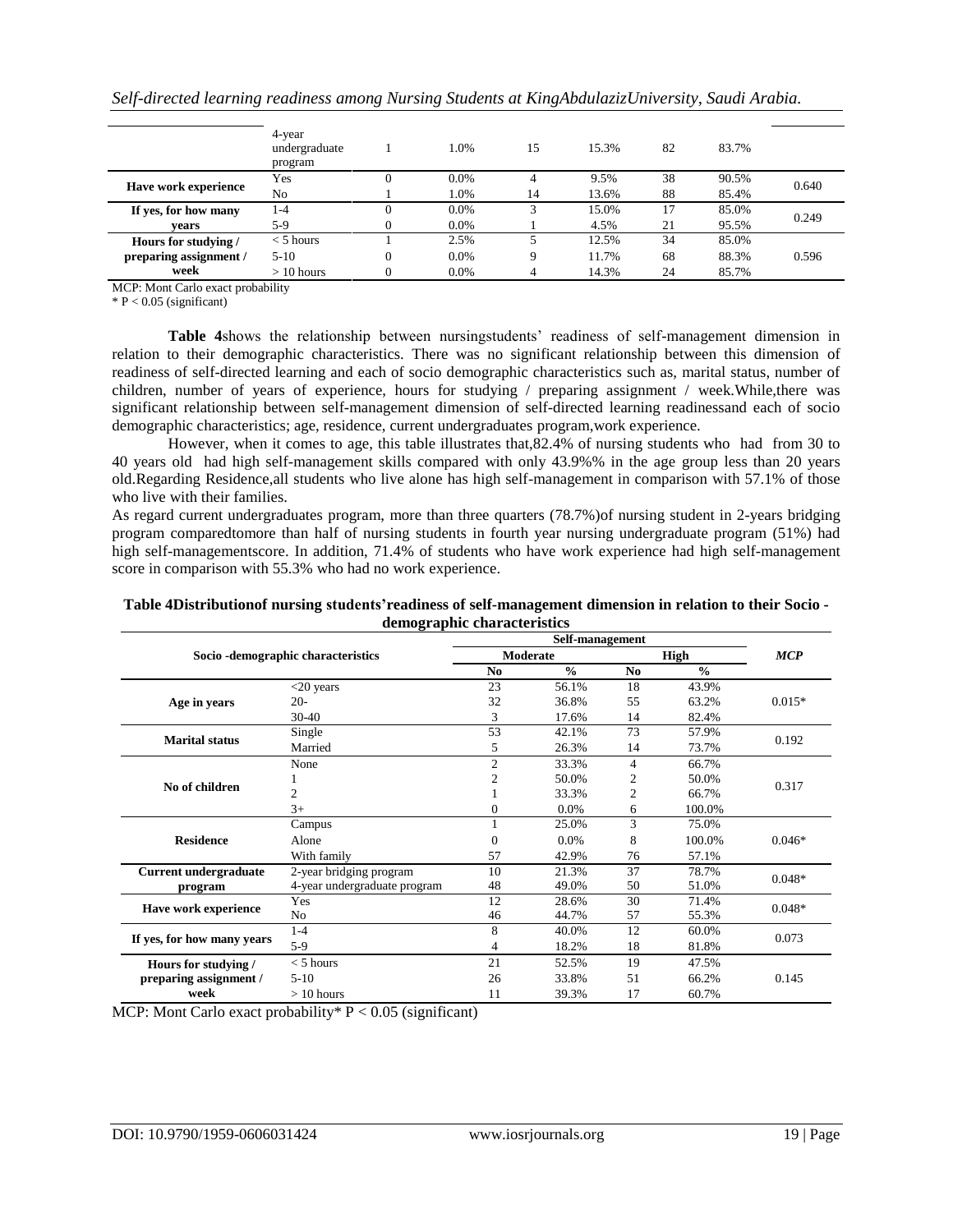**Table 5**shows the relationship between nursingstudents' readiness of desire for learning dimension in relation to their Socio demographic characteristics. There was no significant relationship between desire for learning dimension of self-directed learning readinessand each of socio demographic characteristics; age, marital status, number of children,residence, current undergraduates program,work experience, number of years of experience , hours for studying / preparing assignment / week.

| Table 5: Distribution of nursing students' readiness of desire for learning dimension in relation to their Socio - |
|--------------------------------------------------------------------------------------------------------------------|
| demographic characteristics                                                                                        |

|                             | Socio - demographic characteristics |                | Moderate      |                | <b>High</b>   | <b>MCP</b> |
|-----------------------------|-------------------------------------|----------------|---------------|----------------|---------------|------------|
|                             |                                     | N <sub>0</sub> | $\frac{0}{0}$ | N <sub>0</sub> | $\frac{0}{0}$ |            |
|                             | $<$ 20 years                        | 6              | 14.6%         | 35             | 85.4%         |            |
| Age in years                | $20-$                               | 12             | 13.8%         | 75             | 86.2%         | 0.638      |
|                             | $30 - 40$                           |                | 5.9%          | 16             | 94.1%         |            |
| <b>Marital status</b>       | Single                              | 18             | 14.3%         | 108            | 85.7%         | 0.277      |
|                             | Married                             |                | 5.3%          | 18             | 94.7%         |            |
|                             | None                                | $\Omega$       | $0.0\%$       | 6              | 100.0%        |            |
| No of children              |                                     |                | 0.0%          | 4              | 100.0%        | 0.131      |
|                             | $\overline{2}$                      |                | 33.3%         | $\overline{2}$ | 66.7%         |            |
|                             | $3+$                                | 0              | 0.0%          | 6              | 100.0%        |            |
|                             | Campus                              | $\Omega$       | 0.0%          | 4              | 100.0%        |            |
| <b>Residence</b>            | Alone                               | 0              | 0.0%          | 8              | 100.0%        | 0.373      |
|                             | With family                         | 19             | 14.3%         | 114            | 85.7%         |            |
| <b>Current</b>              | 2-year bridging program             | 3              | 6.4%          | 44             | 93.6%         |            |
| undergraduate<br>program    | 4-year undergraduate<br>program     | 16             | 16.3%         | 82             | 83.7%         | 0.097      |
|                             | Yes                                 | 3              | 7.1%          | 39             | 92.9%         |            |
| <b>Have work experience</b> | N <sub>0</sub>                      | 16             | 15.5%         | 87             | 84.5%         | 0.174      |
| If yes, for how many        | $1 - 4$                             | $\overline{c}$ | 10.0%         | 18             | 90.0%         |            |
| vears                       | $5-9$                               |                | 4.5%          | 21             | 95.5%         | 0.493      |
| Hours for studying /        | $<$ 5 hours                         | 8              | 20.0%         | 32             | 80.0%         |            |
| preparing assignment /      | $5-10$                              |                | 9.1%          | 70             | 90.9%         | 0.247      |
| week                        | $>10$ hours                         | 4              | 14.3%         | 24             | 85.7%         |            |

MCP: Mont Carlo exact probability

 $* P < 0.05$  (significant)

**Table 6:** shows the relationship between nursingstudents' readiness of self-control dimension in relation to their socio-demographic characteristics. There was no significant relationship between self-control dimension of selfdirected learning readinessand each of socio demographic characteristics; age, marital status, number of children,residence, current undergraduates program,work experience, number of years of experience, hours for studying / preparing assignment / week.

**Table 6:Distribution of nursing students' readiness of self-control dimension in relation to their Socio demographic characteristics**

|                                         |                            | Self-control   |                 |                |               |                |                       |       |  |
|-----------------------------------------|----------------------------|----------------|-----------------|----------------|---------------|----------------|-----------------------|-------|--|
| Socio - demographic characteristics     |                            |                | Moderate<br>Low |                | High          |                | <b>MCP</b><br>P value |       |  |
|                                         |                            | N <sub>0</sub> | $\frac{0}{0}$   | No             | $\frac{6}{9}$ | No             | $\frac{0}{0}$         |       |  |
|                                         | $<$ 20 years               |                | 2.4%            | 7              | 17.1%         | 33             | 80.5%                 |       |  |
| Age in years                            | $20-$                      |                | 1.1%            | 8              | 9.2%          | 78             | 89.7%                 | 0.672 |  |
|                                         | $30-40$                    | 0              | $0.0\%$         |                | 11.8%         | 15             | 88.2%                 |       |  |
| <b>Marital status</b>                   | Single                     | C              | 1.6%            | 14             | 11.1%         | 110            | 87.3%                 | 0.731 |  |
|                                         | Married                    | O              | $0.0\%$         | 3              | 15.8%         | 16             | 84.2%                 |       |  |
|                                         | None                       | $\theta$       | $0.0\%$         | $\overline{c}$ | 33.3%         | $\overline{4}$ | 66.7%                 |       |  |
|                                         |                            |                | $0.0\%$         | $\Omega$       | 0.0%          | 4              | 100.0%                |       |  |
| No of children                          | 2                          |                | $0.0\%$         |                | 33.3%         | $\overline{c}$ | 66.7%                 | 0.266 |  |
|                                         | $3+$                       | 0              | $0.0\%$         | $\Omega$       | $0.0\%$       | 6              | 100.0%                |       |  |
|                                         | Campus                     |                | $0.0\%$         |                | 25.0%         | 3              | 75.0%                 |       |  |
| <b>Residence</b>                        | Alone                      |                | $0.0\%$         | 0              | $0.0\%$       | 8              | 100.0%                | 0.744 |  |
|                                         | With family                |                | 1.5%            | 16             | 12.0%         | 115            | 86.5%                 |       |  |
| <b>Current undergraduate</b><br>program | 2-year bridging<br>program | $\theta$       | $0.0\%$         | 3              | 6.4%          | 44             | 93.6%                 | 0.222 |  |
|                                         |                            |                |                 |                |               |                |                       |       |  |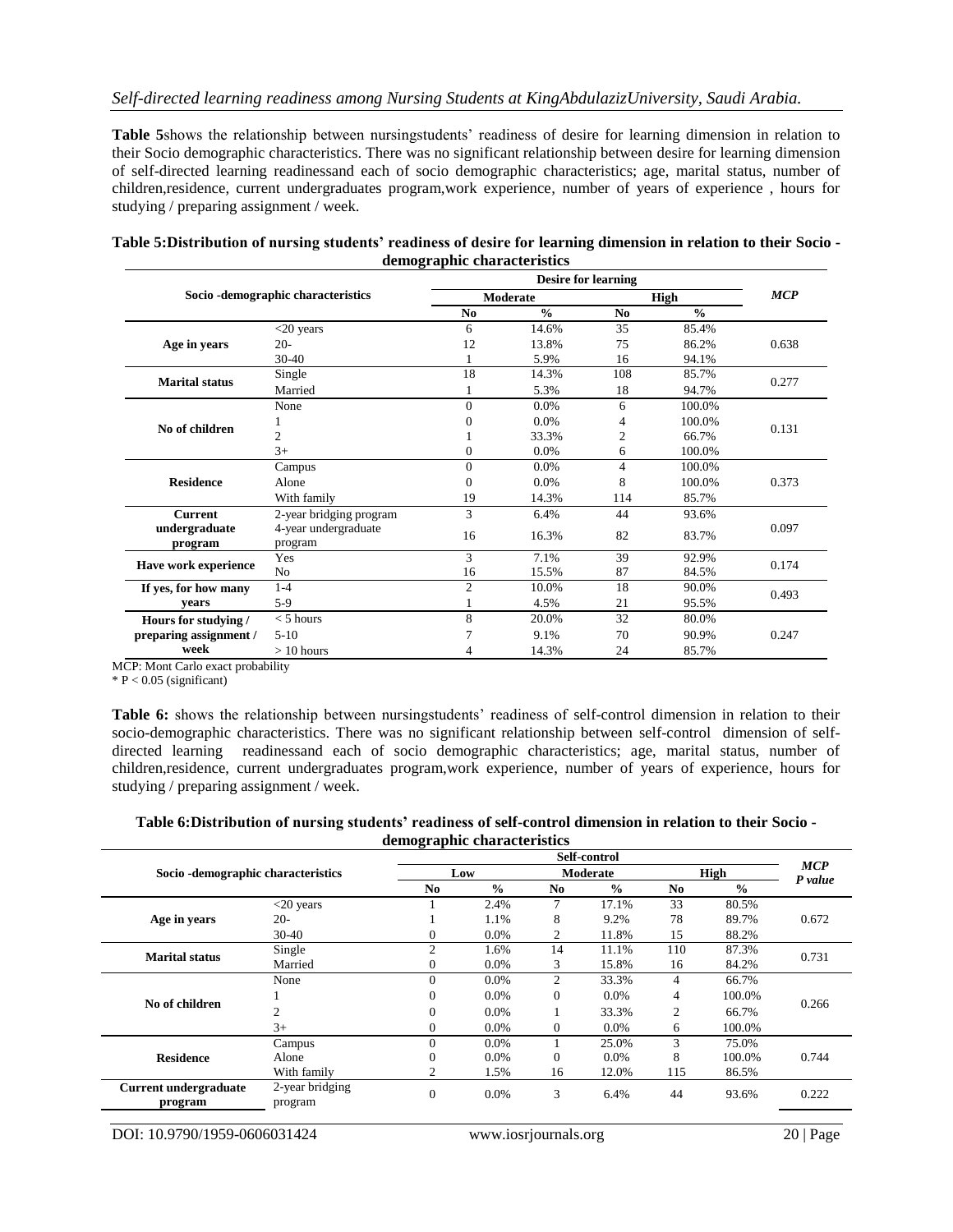|                             | 4-year undergraduate<br>program | 2.0%    | 14 | 14.3% | 82 | 83.7% |       |
|-----------------------------|---------------------------------|---------|----|-------|----|-------|-------|
|                             | Yes                             | 2.4%    |    | 4.8%  | 39 | 92.9% |       |
| <b>Have work experience</b> | No                              | .0%     | 15 | 14.6% | 87 | 84.5% | 0.211 |
|                             | 1-4                             | 5.0%    |    | 5.0%  | 18 | 90.0% | 0.566 |
| If yes, for how many years  | $5-9$                           | 0.0%    |    | 4.5%  | 21 | 95.5% |       |
| Hours for studying/         | $<$ 5 hours                     | 5.0%    |    | 15.0% | 32 | 80.0% |       |
| preparing assignment /      | $5-10$                          | $0.0\%$ | 6  | 7.8%  | 71 | 92.2% | 0.089 |
| week                        | $>10$ hours                     | $0.0\%$ |    | 17.9% | 23 | 82.1% |       |

|  |  |  | Self-directed learning readiness among Nursing Students at KingAbdulazizUniversity, Saudi Arabia. |  |
|--|--|--|---------------------------------------------------------------------------------------------------|--|

MCP: Mont Carlo exact probability

## **IV. Discussion**

Self-directed learning (SDL) has become a focus for nursing education in the past few decades due to the complexity and changes in nursing profession development. <sup>(17)</sup> Many nurse educators are attracted to the SDL approach because of its humanistic orientation and its association with professional autonomy. It has been proposed that a self-directed approach to learning not only increases nursing students' confidence in their own ability, but also their capacity to learn.<sup> $(18)$ </sup> SDL is an essential vehicle for enabling nursing students to develop independent learning skills, and is a sense of accountability, responsibility and assertiveness that are essential attributes to the nurse's career.<sup>(19)</sup>Higher education in nursing should prepare graduates with the capability to take on the increasingly challenging roles required in the nursing profession.<sup>(20)</sup> Knowledge and understanding of nursing students' selfdirected learning abilities are critical for nurse educators. (21) Therefore, this study aimed to assess self-directed learning readiness (SDLR) among nursing student at king Abdulaziz university, Saudi Arabia.

In this study, the results indicated that nursing students in king Abdulaziz University, Saudi Arabia possess high overall readiness mean score for self-directed learning. One reason for this high mean scoring could be that Saudi policy for education emphasizes student centered learning approach, which supports teaching and learning process to promote self-directed learners. Furthermore, this result is in line with Klunklin et.al. (2010), Yuan et.al. (2012) and El-Gilany (2013)whom stated that nursing student have high level of overall self-directed learning mean score. (22, 23, 15)

The present study also revealed that the majority of nursing student had high level of self-directed learning readiness overall score. This result is in accordance with El-Gilany (2013) who stated that about 77% of Saudi nursing in Al Gouf University have high level of self-directed learning. <sup>(15)</sup> In the same line, Abu-Moghli et.al. (2005) and Safavi et.al. (2010) mentioned that the majority of Jordanian and Iranian nursing students had high level of SDLR.<sup> $(24, 17)$ </sup> However, these results contradicted with the study of Yuan et.al. (2012) who founded that Among the Chinese baccalaureate-nursing student, only 60% reported high level of SDLR. <sup>(23)</sup> Moreover, Lestari and Widjajakusumah (2009) in Indonesia indicated that only 50% of the students had low to moderate scores for selfdirected learning readiness. (25)

Self-directed learning readiness in this study was assessed regarding three dimensions; self-control; desire for learning; and self-management. Regarding the result of three dimensions it was noticed that the highest mean score percentage of readiness were found on student response to self-control dimension followed by self-desire dimension while nursing student readiness to self-management dimension was the lowest. The high score for selfcontrol dimension indicates great confidence and maturity of nursing student while the lowest score for the Self-Management Subscale indicates that students need support in self-management skills and there might be areas of improvement in the self-management domain. This could be potentially a sign that additional efforts and resources should be considered in the area of self-management as independent practice and education. This result is in congruent with Smedely (2007) who mentioned that nursing student in Australia scored least in self-management subscale, better on the desire for learning and the highest score on the self-control.<sup>(26)</sup> Moreover, Soliman and alshaikh (2015) found that the high score in King Saud University student was for self-control domain while the least score was for self-management domain. <sup>(27)</sup> On the other hand, this result contradict with Williams et.al. (2013) who mentioned that the highest mean sore was in the desire for learning dimension while moderate score for each selfcontrol and self-management dimension.<sup>(28)</sup>

The present study revealed that there was no statically significant difference between Socio -demographic characteristicswith overall score of self-directed learning readiness. This agrees with Roberson and Merriam (2005) in USA, Chen et.al. (2006) in Taiwan and El-Gilany (2013) in king Saudi Arabia whom found that there was not statically difference between demographic data and overall self-directed learning readiness score.<sup>(29,30,15)</sup> However, McCollin (2000) in USA and Yuan et.al. (2012) in China reported Socio -demographic characteristicsas gender, age,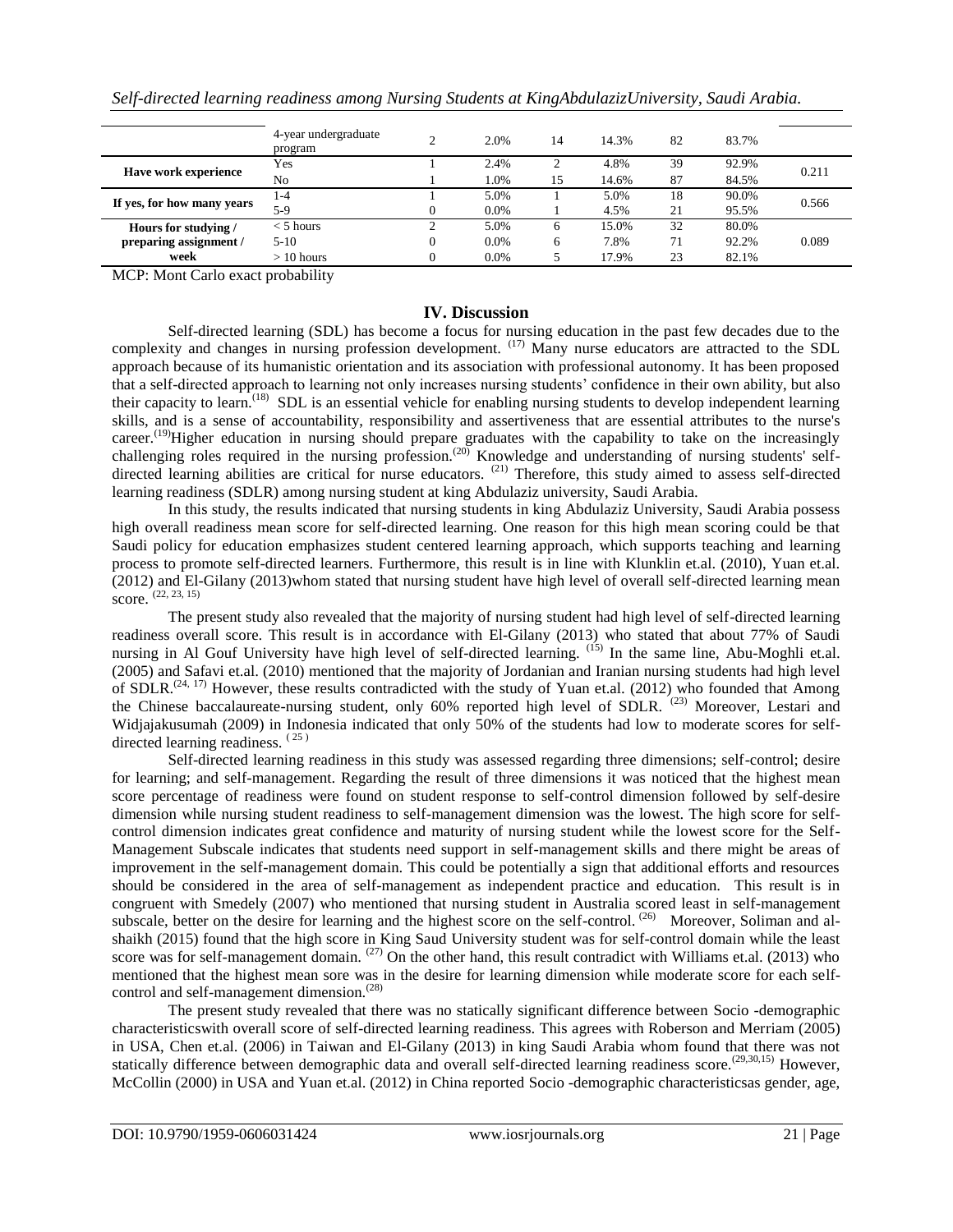and educational level effect on self-directed learning readiness score. <sup>(31,23)</sup> This variation indicates that the demographic factors may have different effect in diverse situations.

On the other hand, the present study result indicated that there was statically significant difference between ages, work experience, residence under graduate program with self-management dimension. Regarding age the present study revealed that nursing student aged from 30-40 had highest self-management skills compared to other age group. This result may be due to older learner have many life experience and responsibilities which, enable them to be with highly management skills. This result matched with Semedly (2007), Klunklin (2010) and Williams et.al. (2013) whom emphasized that the self-management subscale showed a trend that younger students produced lower mean scores compared with their older counterparts. (26, 22, 28)

Concerning student experience the present result revealed that student who had work experience got high self-management score. This result may be related to nursing student who acquire clinical practice experience in a variety of settings and became responsible for facilitating discussion on special clinical situations be able to learn how to learn, to share their own opinions,make their own decisions, and often work individually and independently. Also, increased emphasis on self-responsibility and relative independence in clinical practice, which, likely contributes to increased self-management scores and helps students to rehearse more adult roles and begin their nursing careers. Furthermore, this result is in line with Smedly (2007) who stated that nursing student with experience presented higher score in self-management than those without experience. <sup>(26)</sup>

Regarding residence the present study revealed that student who live alone had high self-management skills. This result may be due to student who living alone always independent and have high autonomy which enable them to implement their own learning goals, and effectively manage the learning resources available to them. Therefore, this student had high self-management skills.

In relation to type of undergraduated program, the result of the present study revealed that about three quarter of nursing students in 2-year bridging program had high self-management score compared to half of nursing students in 4- year undergraduate program. This may be due to nursing student in 2-year bridging program usually had experience in working rather than student in 4- year undergraduate program and as mentioned in this study work experience had significant relation with self-management score. This result matched with Cheng et.al. (2010) who mentioned that student in the 2-year program reported better readiness than those in 4-year program. <sup>(11)</sup>

Finally, the need for nurses to be self-directed critical thinkers and to pursue knowledge and skills is critical aspect in their role is important for maintaining up to date evidence based nursing practice. The result of assessing self-directed learning is useful for educators to select appropriate teaching and learning methods for their students. In addition, ensures nurses to be self-directed learner and assist in the growth of confidence and professionalism.

# **V. Conclusion**

Based on the study findings, it could be concluded that the nursing students of KAU in Saudi Arabia had high level of self-directed readiness.Moreover, the present study revealed that there was no statically significant difference between demographic data with overall score of self-directed learning readiness.On the other hand, there was statically significant difference between ages, work experience, residence and undergraduate program with selfmanagement dimension. In addition, students got lowest score for the Self-Management Subscale which indicates that students need support in self-management skills and there might be areas of improvement in the selfmanagement diminsion.

## **VI. Recommendation**

Based on the findings of this study the following recommendations are presented:

- $\triangleright$  Additional efforts to support students' managementskills and resources should be considered in the area of self-management for independent practice and education.
- Replicate this study using larger samples size and include more than one college and/or university in different regions of Saudi Arabia in order to generalize the findings.
- $\triangleright$  Encourage SDL to be included in nursing curricula.
- $\triangleright$  Encourages college policymakers to set policy for SDL and implement it.
- $\triangleright$  Assessment of SDLR in post graduate students & compared with undergraduate program.
- Assess factors affecting SDLR.
- $\triangleright$  Assess the relationship between learning style and readiness forself-directed learning among nursing students.
- $\triangleright$  Further research should follow the development of nursing students' SDL abilities over their academic years aswell as their lifelong careers.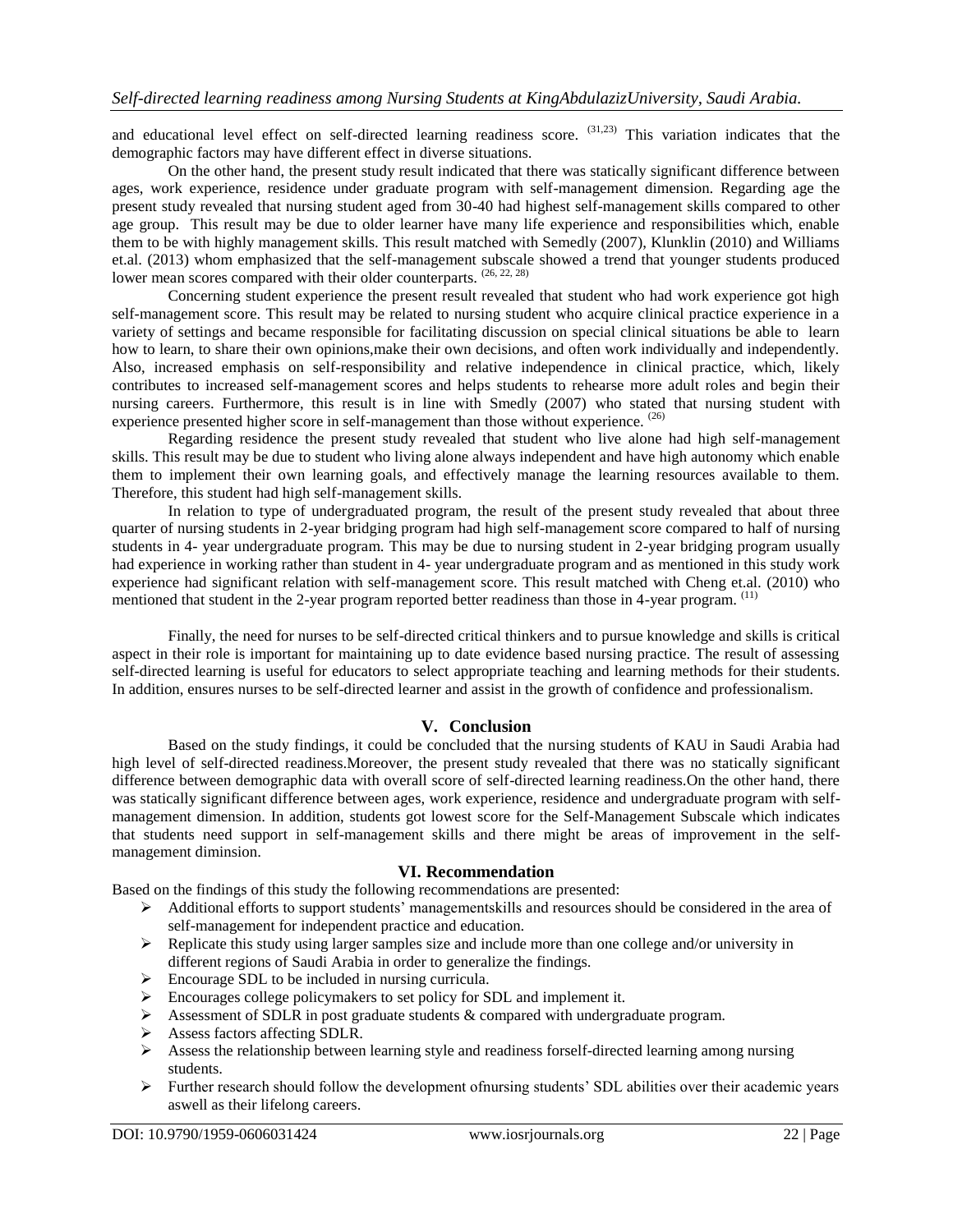#### **Conflicts Of Interest Disclosure:**

The authors declare that there is no conflict of interest.

#### **References**

- [1] Ironside PM. Covering content and teaching thinking: deconstructing the additive curriculum. Journal of Nursing Education. 2004; 43(1): 5-12.
- [2] Fisher M., King J., &Tague G. Development of a self-directed learning readiness Scale for Nursing Education Today. 2001; 21: 516-25. PMid:11559005<http://dx.doi.org/10.1054/nedt.2001.0589>
- [3] Tabatabaei, O..The Effect of Self-Directed Learning on Critical Thinking of Iranian EFL Learners. Journal of Educational and Social Research.2012;2, 55-64.
- [4] Fisher, M.J., King, J.,. The self-directed learning readiness scale for nursing education revisited: a confirmatory factor analysis. Nurse Education Today. 2010; 30 (1), 44–48.
- [5] Stewart, R.A. Investigating the link between self-directed learning readiness and project-based learning outcomes. European Journal of Engineering Education.2007;32 (4), 453–465.
- [6] Candy BC. Reaffirming a proud tradition: Universities and lifelong learning. Journal of Active Learning in Higher Education 2000; 1(2): 101-25.
- [7] Ptterson, C., Crooks, D., &Lunky-Child, O. A new perspectives on competencies for self-directed learning. Journal of Nursing Education, 2002; 41(1), 25 -31.
- [8] Canipe, J.B., &Brochett, R. New perspectives on self-directed learning. Adult learning, 2003;14(4), 4.
- [9] Stewart, R. Investigating the link between self-directed learning readiness and project-based learning outcomes. European Journal of Engineering Education.2007; 32 (4), 453–465.
- [10] Gebru, A., Ghiyasvandian, S., Mohammodi, N., Kidane, M. A Self-Directed in Learning among Undergraduate Nursing Students'in School of Nursing and Midwifery, TUMS, Tehran, Iran. Education Journal. 2012; Vol. 4, No. 4, 2015; 158-165.Chen, Y.-L., Hsu, L.-L., Hsieh, S.-I.
- [11] Cheng, S., Kuo, C., Lin, K., Lee-Hsieh, J.,. Development and preliminary testing of a self-rating instrument to measure self-directed learning ability of nursing students. International Journal of Nursing Studies.2010; 47 (9), 1152–1158.
- [12] Wiley, K. Effects of a self-directed learning project and preference for structure on self -directed learning readiness. Nursing Research. 1983; 32(3), 181-185.
- [13] Karimi, R., Arendt, C.S., Cawley, P., Buhler, A.V., Elbarbry, F., Roberts, S.C. Learning bridge: curricular integration of didactic and experiential education. American Journal of Pharmaceutical Education,2010; 74 (3) Article 48.
- [14] Sukseemuang P. Self-directedness and academic success of students enrolling in hybrid and traditional courses. Published Doctoral Dissertation: Faculty of the Graduate College of the Oklahoma State University. Thialand 2009.
- [15] El-Gilany, A-H., Abusaad, F.E.S. self -directed learning readiness and learning style among Saudi undergraduate nursing students. Nurse Education Today 2013;33,1040–1044
- [16] Lunky-Child, O.I., Crooks, D., Ellis, P.J.,Ofosu,C., O'Mara,L., &Rideout,E.. Self-directed learning and student perceptions. Journal of Nursing Education, 2001;40(3), 116-123.
- [17] Safavi M, Schooshtari S, Mahmoodi M, Yarmohammadian M. Self-directed learning readiness and learning styles among nursing students of Isfahan University of Medical Sciences. Iranian Journal of Medical Education. 2010; 10 (1): 27–35.
- [18] Jones T. Self-directed learning: Implications and limitations for undergraduate nursing education. Nurse Education Today. 2005; 25: 363-8.
- [19] Bastable S. Nurse as Educator: Principles of Teaching and Learning for Nursing Practice. 3rd ed. Boston: Jones and Barlett Learning, LLC, 2008.
- [20] Billings D, Halstead J. Teaching in Nursing: a Guide for Faculty. 2nd ed. Elsevier Saunders: St Louis, 2005.
- [21] Li X, Deng S, Chen Y. Establishment of a new model for nursing talents training and a brand-new learning. Chinese Nursing Research. 2009; 23 (3B): 737– 8.
- [22] Klunklin A, Viseskul N, Sripusanapan A, Turale S. Readiness for self-directed learning among nursing students in Thailand. Nursing and Health Sciences. 2010; 12: 177-81.
- [23] Yuan H, Williams B, Fang J, Pang D. Chinese baccalaureate nursing students' readiness for self-directed learning. Nurse Education Today. 2012; 32 (4): 427–31.
- [24] Abu-Moghli F, Khalaf I, Halabi J, Wardam L. Jordanian baccalaureate nursing students' perception of their learning styles. International Nursing Review.2005; 52: 39–45.